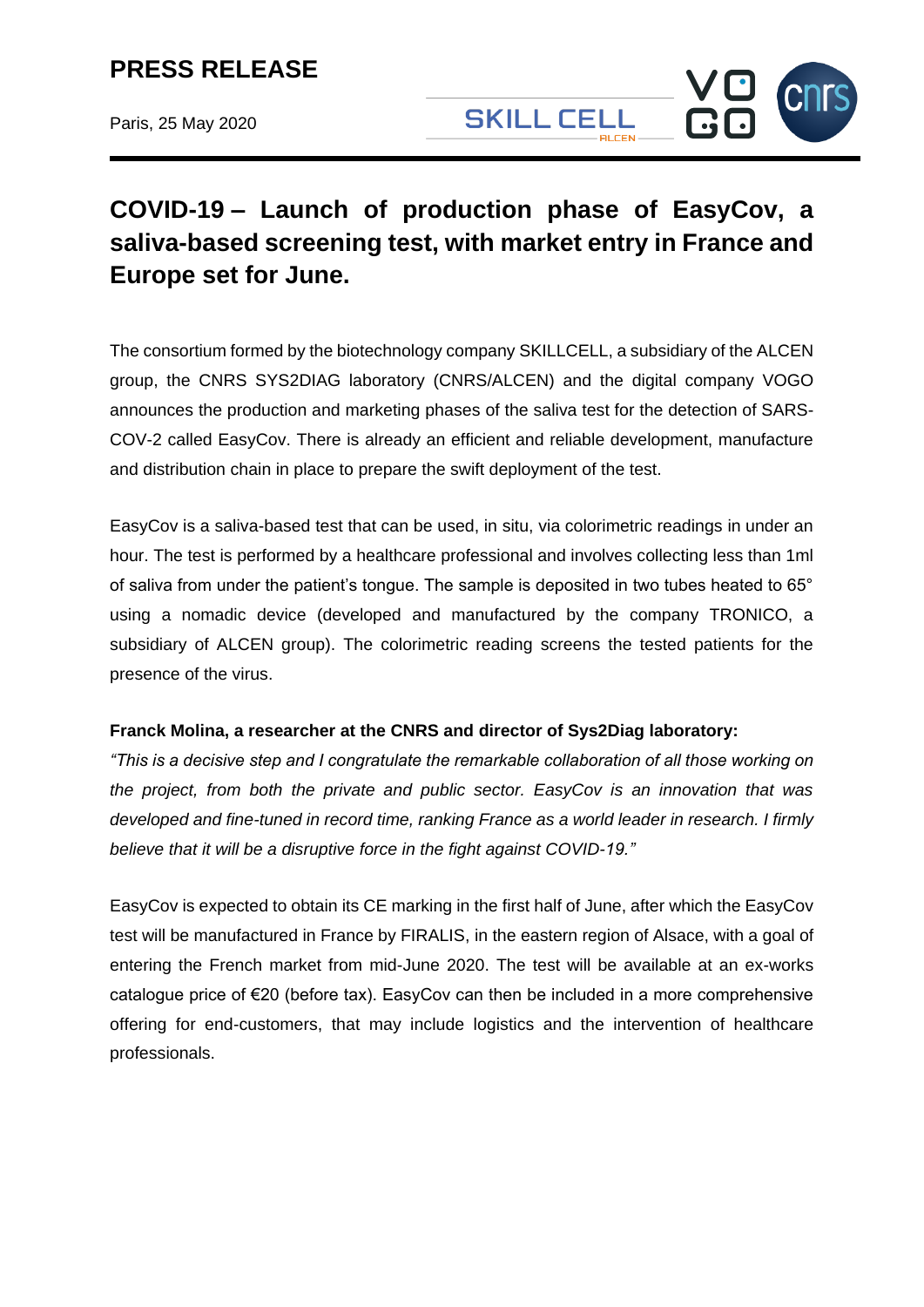Paris, 25 May 2020

The marketing of the EasyCov test will be handled by SKILLCELL.



## **Alexandra Prieux, CEO of SKILLCELL:**

*"EasyCov is an impactful innovation that not only was designed and developed in France, but will be manufactured in France as well. Its development is owed to a diversity of local skills that came together to create a comprehensive solution that meets numerous requirements in terms of urgency, safety, simplicity, economy, mobility, and more. EasyCov has all the necessary features to make it an integral part of lockdown-easing measures in France and Europe, and as early as June this year."*

In parallel to the clinical trial, VOGO is working on developing and launching the digital solution that, upon user consent, can automate results analysis by way of a colorimetric reading of the EasyCov test, which is required for the widespread screening of the population ("EasyCov Reader"). In addition to the reader application, VOGO is in charge of hosting and securely managing (in HDS format) health data. The digital portal used for this data management is also developed and rolled out by VOGO, and will ensure interoperability with all healthcare information systems which can only be accessed by competent authorities.

## **Christophe Carniel, Co-Founder and CEO of VOGO:**

*"The fight against COVID-19, and the next health care sector innovations in general, will be digital. This is the very essence of our work within the consortium. EasyCov Reader, coupled with the secure and interoperable portal we have developed, are vital components in the face of these challenges. Our technological contribution within the consortium will generate royalty payments that are indexed to future upcoming. As lockdowns are lifted, we believe the EasyCov test backed by a digital solution is an optimal means of supporting a gradual recovery in the economy and in sports - and ultimately in events and activities that draw large crowds."*

The EasyCov programme is also supported by la Direction Générale de l'Armement (DGA) and l'Agence de l'Innovation de Défense (AID), and by la Region Occitanie and l'Agence régionale de développement économique (AD'OCC) through financial backing in the form of subsidies.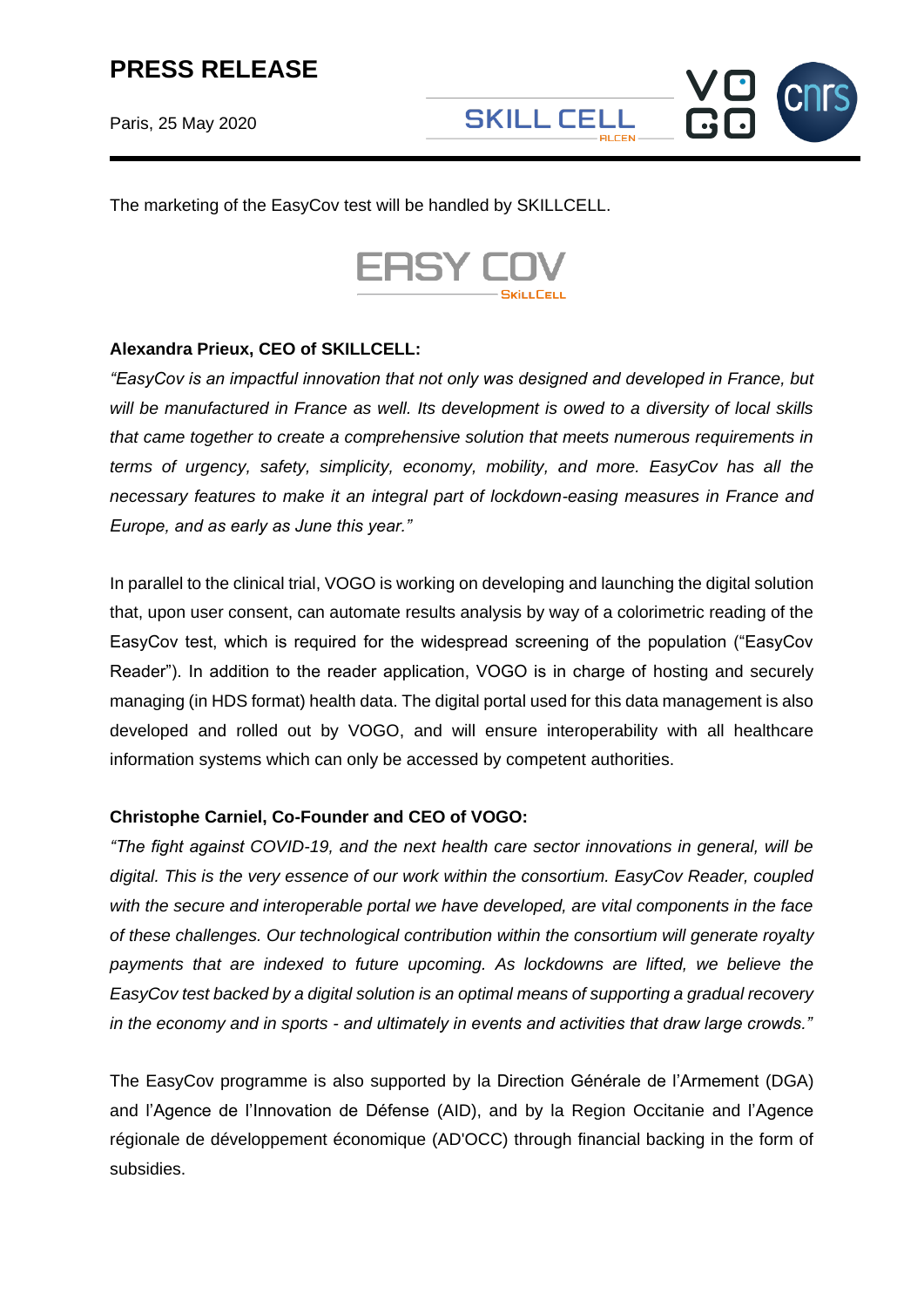Paris, 25 May 2020

#### **About SKILLCELL**

An ALCEN group subsidiary. SkillCell develops in-field diagnostic tests using its simplicity-centred approach: tests that must be able to be used by anybody, anywhere and at any time. Founded in Guadeloupe in 2017, the company has offices in Jarry (Guadeloupe), Paris and Montpellier. The SkillCell team brings together scientific experts and seasoned manufacturers to find solutions to medical and societal diagnostic testing issues by providing relevant, high-quality information that allows users to make well-informed choices with full transparency. More information at: [www.skillcell-alcen.com](http://www.skillcell-alcen.com/)

**SKILL CELL** 

**Contact:** [presse@skillcell-alcen.com](mailto:presse@skillcell-alcen.com)

#### **About VOGO**

VOGO develops, markets and distributes live & replay, audio and video solutions for spectators and professionals in sports arenas. The acquisition of Vokkero® in October 2019 enriched this range of professional solutions, with the integration of an internationally recognised line of audio communications systems in the world of sport (over 20 disciplines), as well as in industrial, service and entertainment sectors. All of the Group's technologies have patent protection. VOGO is present in France (Montpellier, Paris and Crolles) and in North America, with an office in New York. The Group has been listed on the Euronext Growth stock market since November 2018 (ISIN code: FR0011532225 - ALVGO). For more information: [www.vogo-group.com](http://www.vogo-group.com/)

#### **Contacts**:

ACTIFIN – Press Relations Jennifer Julia Email: [jjullia@actifin.fr](mailto:jjullia@actifin.fr)

ACTIFIN - Financial Communications Victoire Demeestère / Stéphane Ruiz Email: [vdemeestere@actifin.fr](mailto:vdemeestere@actifin.fr)

#### **About CNRS**

The French National Center for Scientific Research is one of the most recognized and renowned public research institutions in the world. For more than 80 years, it has continued to attract talent at the highest level and to nurture multi-disciplinary and interdisciplinary research projects at the national, European and international levels. Geared towards the public interest, it contributes to the scientific, economic, social and cultural progress of France. The CNRS is above all 32,000 women and men, more than 1,000 laboratories in partnership with universities and other higher education institutions bringing together more than 120,000 employees and 200 professions that advance knowledge by exploring the living world, matter, the Universe, and the functioning of human societies. The CNRS ensures that this mission is carried out in compliance with ethical rules and with a commitment to professional equality. The close relationship it establishes between its research missions and the transfer of acquired knowledge to the public makes it today a key player in innovation in France and around the world. Partnerships with companies are at the heart of its technology transfer policy, and the start-ups that have emerged from